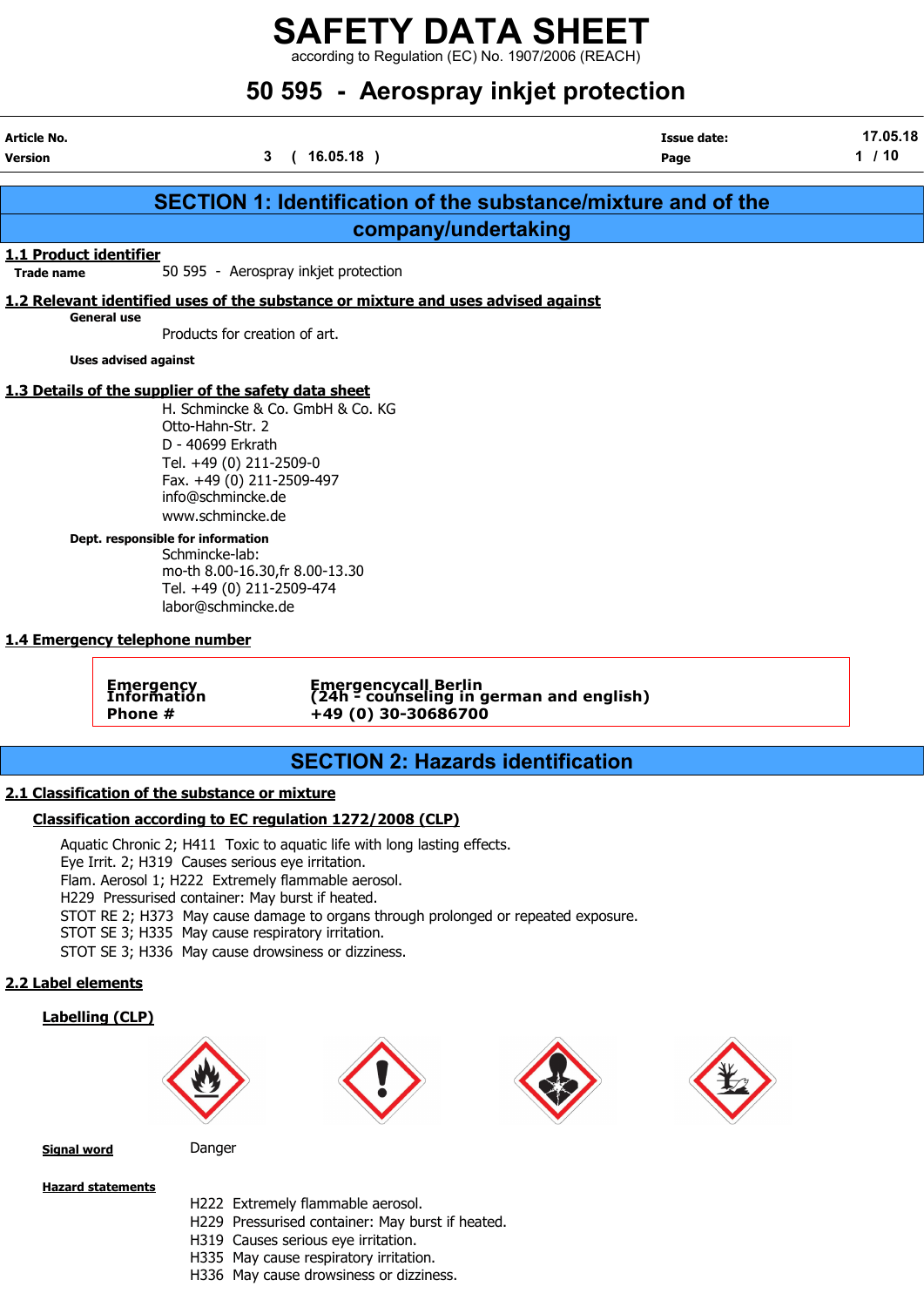according to Regulation (EC) No. 1907/2006 (REACH)

## 50 595 - Aerospray inkjet protection

| Article No.<br><b>Version</b> | 3<br>$16.05.18$ )                                                                                                                                                                                                                                                                                                                                                                                                                                                                                                                                                     | Issue date:<br>Page | 17.05.18<br>2/10 |
|-------------------------------|-----------------------------------------------------------------------------------------------------------------------------------------------------------------------------------------------------------------------------------------------------------------------------------------------------------------------------------------------------------------------------------------------------------------------------------------------------------------------------------------------------------------------------------------------------------------------|---------------------|------------------|
|                               | H373 May cause damage to organs through prolonged or repeated exposure.<br>H411 Toxic to aquatic life with long lasting effects.                                                                                                                                                                                                                                                                                                                                                                                                                                      |                     |                  |
| <b>Safety precautions</b>     | P102 Keep out of reach of children.<br>P210 Keep away from heat, hot surfaces, sparks, open flames and other ignition sources. No<br>smoking.<br>P211 Do not spray on an open flame or other ignition source.<br>P251 Do not pierce or burn, even after use.<br>P260 Do not breathe spray.<br>P271 Use only outdoors or in a well-ventilated area.<br>P410+P412 Protect from sunlight. Do not expose to temperatures exceeding 50 $^{\circ}$ C/122 °F.<br>In case of insufficient ventilation and/or through use, explosive/highly flammable mixtures may<br>develop. |                     |                  |

### 2.3 Other hazards

Repeated exposure may cause skin dryness or cracking. (EUH066)

## SECTION 3: Composition / information on ingredients

### 3.1 Substances

Chemical characterisation acrylic resin White spirit Alcohol ketone propellant (dimethyl ether) CAS-Number EINECS / ELINCS / NLP EU index number Customs tariff number REACH registration No. RTECS-no. Hazchem-Code CI-Number

### 3.2 Mixtures

Substance 1 Substance 2 Substance 2 Substance 2 Substance 2 Substance 2 Substance 2 solvent naphtha (petroleum), light, aromatic: 50 - 60 % acetone: 5,0 - 9,9 % CAS: 64742-95-6 CAS: 67-64-1 REACH: 01-2119455851-35 REACH: 01-2119471330-49-xxxx Aquatic Chronic 2; H411 / Asp. Tox. 1; H304 / Flam. Liq. Eye Irrit. 2; H319 / Flam. Liq. 2; H225 / STOT SE 3; 3; H226 / STOT SE 3; H335 / STOT SE 3; H336 / EUH066 H336 / EUH066

CAS: 71-36-3 CAS: 64742-82-1 REACH: 01-2119484630-38-xxxx REACH: 01-2119458049-33-xxxx Acute Tox. 4; H302 / Acute Tox. 4; H332 / Eye Dam. 1; Aquatic Chronic 2; H411 / Asp. Tox. 1; H304 / Flam. Liq. H318 / Flam. Liq. 3; H226 / STOT SE 3; H335 / STOT SE 3; H226 / STOT RE 1; H372 / STOT SE 3; H336 / EUH066 3; H336 / Skin Irrit. 2; H315

Substance 5

dimethyl ether: 20 - 30 % CAS: 115-10-6 REACH: 01-2119472128-37 Compr. Gas; H280 / Flam. Gas 1; H220

### Substance 3 Substance 4

butan-1-ol: 1,0 - 2,9 % naphtha (petroleum), hydrodesulphurized heavy: 1,0 - 4,9 %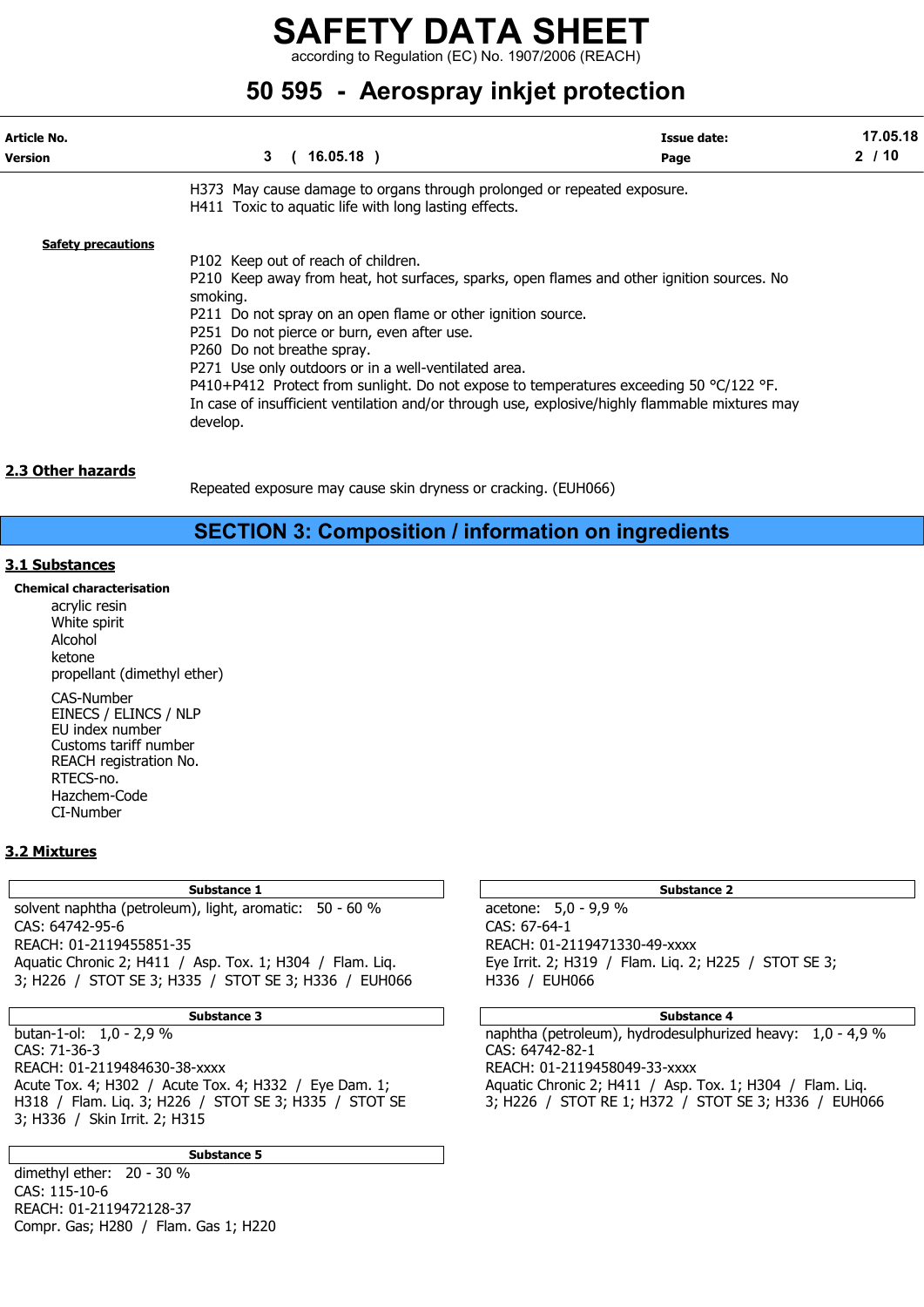$\lim$  to Regulation (EC) No. 1907/2006 (REACH)

## 50 595 - Aerospray inkjet protection

| Article No. |          | <b>Issue date:</b> | 17.05.18 |
|-------------|----------|--------------------|----------|
| Version     | 16.05.18 | Page               | ' 10     |

Additional information

## SECTION 4: First aid measures

### 4.1 Description of first aid measures

### General information

If you feel unwell, seek medical advice (show the label where possible).

### In case of inhalation

Provide fresh air. Seek medical attention if problems persist.

### In case of skin contact

Remove residues with soap and water. In case of skin irritation, consult a physician.

### After eye contact

If product gets into the eye, keep eyelid open and rinse immediately with large quantities of water, for at least 10 - 15 minutes. Seek medical attention if irritation persists.

### After swallowing

Rinse mouth with water. Seek medical treatment in case of troubles.

### 4.2 Most important symptoms and effects, both acute and delayed

### 4.3 Indication of any immediate medical attention and special treatment needed

Caution if victim vomits: Risk of aspiration!

## SECTION 5: Firefighting measures

### 5.1 Extinguishing media

Suitable extinguishing media

Co-ordinate fire-fighting measures to the fire surroundings.

Extinguishing media which must not be used for safety reasons strong water jet

### 5.2 Special hazards arising from the substance or mixture

In case of fire may be liberated: Carbon monoxide and carbon dioxide

### 5.3 Advice for firefighters

Special protective equipment for firefighters Use appropriate respiratory protection.

### Additional information

## SECTION 6: Accidental release measures

### 6.1 Personal precautions, protective equipment and emergency procedures

Avoid contact with skin, eyes, and clothing.

### 6.2 environmental precautions

Discharge into the environment must be avoided.

### 6.3 Methods and material for containment and cleaning up

Methods for cleaning up

Collect spilled material using paper towels and dispose.

### Additional information

## 6.4 Reference to other sections

Dispose of waste according to applicable legislation.

## SECTION 7: Handling and storage

### 7.1 Precautions for safe handling

## Advices on safe handling

Handle in accordance with good industrial hygiene and safety practice.

### Precautions against fire and explosion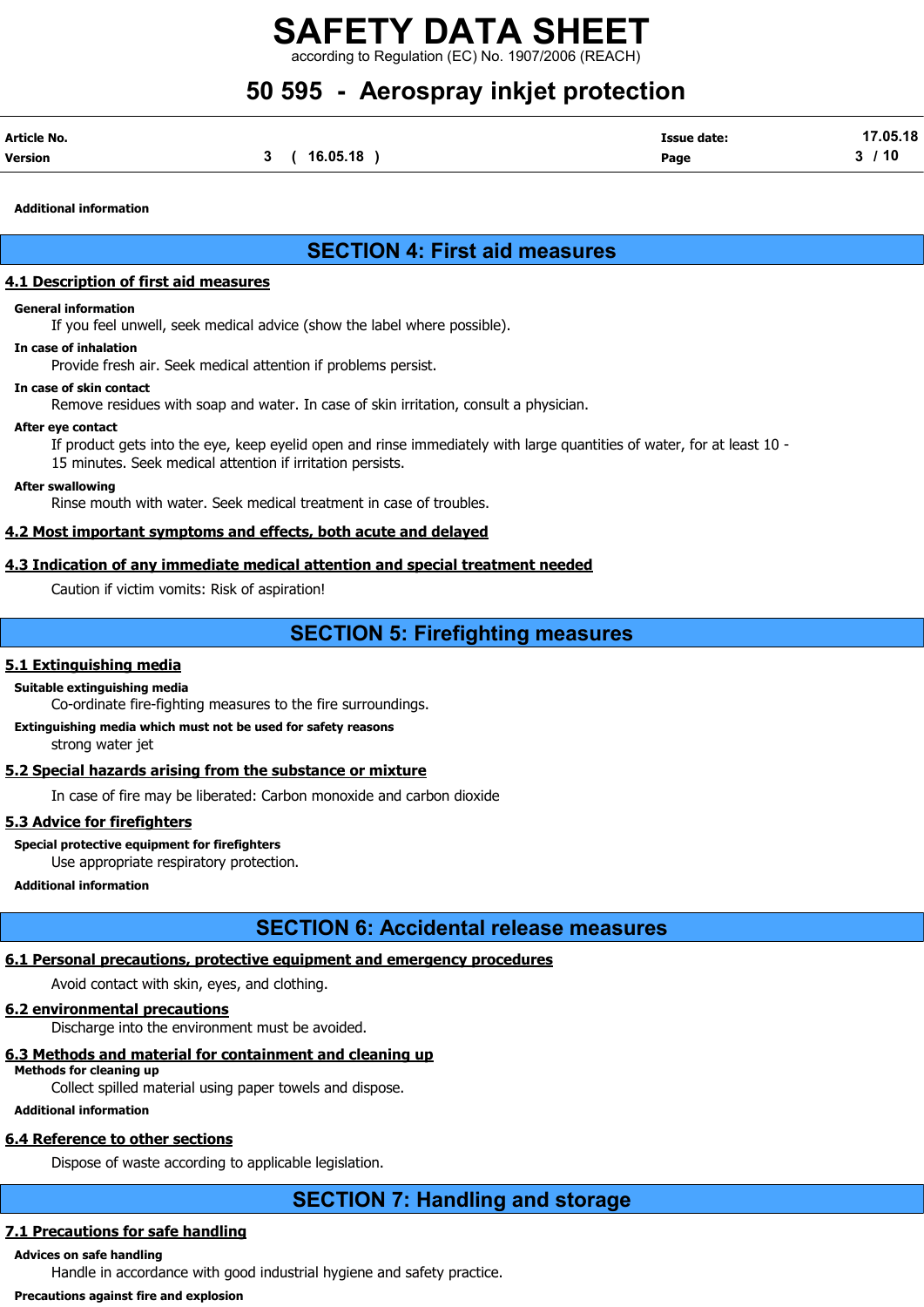according to Regulation (EC) No. 1907/2006 (REACH)

## 50 595 - Aerospray inkjet protection

| Article No. |          | <b>Issue date:</b> | 17.05.18 |
|-------------|----------|--------------------|----------|
| Version     | 16.05.18 | Page               | ้ 10     |

No special measures are required.

### 7.2 Conditions for safe storage, including any incompatibilities

### Requirements for storerooms and containers

Hints on joint storage

#### Storage class Further details

Protect from frost and exposure to sun.

### 7.3 Specific end use(s)

## SECTION 8: Exposure controls/personal protection

### 8.1 Control parameters

64742-95-6 solvent naphtha (petroleum), light, aromatic

| DEU   WEL     |                   | $50,000$ mg/m <sup>3</sup>    | TRGS 900                 |
|---------------|-------------------|-------------------------------|--------------------------|
| $67 - 64 - 1$ | acetone           |                               |                          |
| DEU   WEL     |                   | $500,000$ $mL/m^3$            | $\overline{\phantom{0}}$ |
| DEU   WEL     |                   | $1.200,000$ mg/m <sup>3</sup> | 2 (I); DFG; EU           |
| 71-36-3       | butan-1-ol        |                               |                          |
| DEU WEL       |                   | $100,000$ $mL/m^3$            | $1(I);$ DFG, Y           |
| DEU   WEL     |                   | $310,000$ mg/m <sup>3</sup>   | $1(I);$ DFG, Y           |
| 11510c        | اسمطةم اسطعممعنام |                               |                          |

### 115-10-6 dimethyl ether

| <b>DELL</b><br>טער | WEL | $1.000,000$   mL/m <sup>3</sup>   |                                                              |
|--------------------|-----|-----------------------------------|--------------------------------------------------------------|
| DEU                | WEL | -ann<br>$1.900,000$   mq/m $^{3}$ | $- - -$<br>D <sub>m</sub><br>$\sim$ $ -$<br>ר נפות<br>$01+1$ |

### 8.2 Exposure controls

### Occupational exposure controls

### Respiratory protection

With correct and proper use, and under normal conditions, breathing protection is not required. Respiratory protection must be worn whenever the WEL levels have been exceeded. Combination filtering device (EN 14387) Use filter type A (= against vapours of organic substances)

### Hand protection

Qualified materials: Nitrile rubber

Layer thickness > 0,35 mm

Breakthrough time > 480 min

Ultranitril 492 - MAPA GmbH, Industriestraße 21- 25, D-27404 Zeven, Internet: www.mapa-pro.de

All information was derived in accordance with EU directive 89/686/EWG and the resultant EN 374 in cooperation with MAPA GmbH. This recommendation applies exclusively to the product and use named in Section 1. In the event of commingling or deviating conditions, contact the suppliers of CE-approved gloves. This information is abased on our current state of knowledge and describes the security standards applicable to our product for the purpose provided.

Eye protection

## **Goggles**

Body protection Wear suitable protective clothing.

### General protection and hygiene measures

Handle in accordance with good industrial hygiene and safety practice. Wash hands thoroughly after handling.

## SECTION 9: Physical and chemical properties

### 9.1 information on basic physical and chemical properties

| <b>Form</b>  | Aerosol       |
|--------------|---------------|
| Colour       | colourless    |
| <b>Odour</b> | weak aromatic |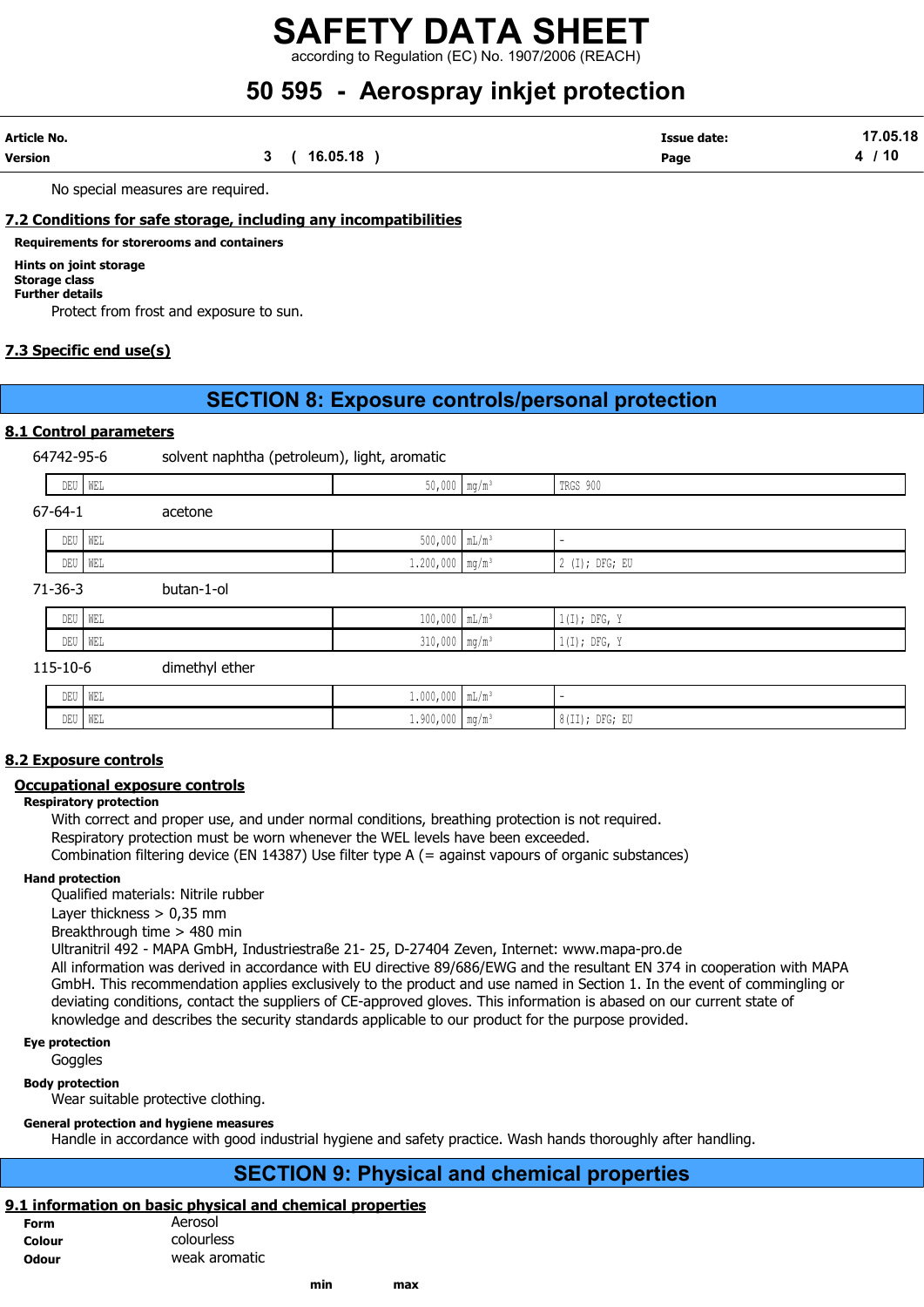according to Regulation (EC) No. 1907/2006 (REACH)

## 50 595 - Aerospray inkjet protection

| Article No.                            |                |            |              |           |       | <b>Issue date:</b> | 17.05.18 |
|----------------------------------------|----------------|------------|--------------|-----------|-------|--------------------|----------|
| Version                                | 3 <sup>1</sup> | $\sqrt{2}$ | $16.05.18$ ) |           |       | Page               | 5/10     |
| Initial boiling point and              |                |            |              |           |       |                    |          |
| boiling range                          |                |            |              |           |       |                    |          |
| <b>Melting point/freezing point</b>    |                |            |              |           |       |                    |          |
| Flash point/flash point range          |                |            | $-41$ °C     | $-41$ °C  |       |                    |          |
| <b>Flammability</b>                    |                |            |              |           |       |                    |          |
| <b>Ignition temperature</b>            |                |            |              |           |       |                    |          |
| <b>Auto-ignition temperature</b>       |                |            |              |           |       |                    |          |
| <b>Explosion limits</b>                |                |            | 0,7 Vol%     | 18,6 Vol% |       |                    |          |
| <b>Refraction index</b>                |                |            |              |           |       |                    |          |
| Partition coefficient: n-octanol/water |                |            |              |           |       |                    |          |
| <b>Danger of explosion</b>             |                |            |              |           |       |                    |          |
| Vapour pressure                        |                |            | 3800 hPa     |           | 20 °C |                    |          |
| <b>Density</b>                         |                |            | $0,79$ g/ml  |           | 20 °C |                    |          |
| <b>PH</b> value                        |                |            |              |           |       |                    |          |
| <b>Viscosity dynamic of</b>            |                |            |              |           |       |                    |          |
| Viscosity dynamic up to                |                |            |              |           |       |                    |          |
| <b>Viscosity kinematic of</b>          |                |            |              |           |       |                    |          |
| Viscosity kinematic up to              |                |            |              |           |       |                    |          |

### 9.2 Other information

## SECTION 10: Stability and reactivity

### 10.1 Reactivity

### 10.2 Chemical stability

### 10.3 Possibility of hazardous reactions

10.4 Conditions to avoid

### 10.5 Incompatible materials

### 10.6 Hazardous decomposition products

|                            |                                                                          |      | <b>SECTION 10: Stability and reactivity</b>   |               |           |       |                |  |
|----------------------------|--------------------------------------------------------------------------|------|-----------------------------------------------|---------------|-----------|-------|----------------|--|
| Reactivity                 |                                                                          |      |                                               |               |           |       |                |  |
|                            | Product is stable under normal storage conditions.                       |      |                                               |               |           |       |                |  |
| <b>Chemical stability</b>  |                                                                          |      |                                               |               |           |       |                |  |
|                            | <b>Possibility of hazardous reactions</b>                                |      |                                               |               |           |       |                |  |
| <b>Conditions to avoid</b> |                                                                          |      |                                               |               |           |       |                |  |
|                            | Protect from frost and exposure to sun.<br><b>Incompatible materials</b> |      |                                               |               |           |       |                |  |
|                            | strong oxidizing agents                                                  |      |                                               |               |           |       |                |  |
|                            | <b>Hazardous decomposition products</b>                                  |      |                                               |               |           |       |                |  |
|                            | Hazardous vapours may form during fires.                                 |      |                                               |               |           |       |                |  |
|                            |                                                                          |      |                                               |               |           |       |                |  |
| 64742-95-6                 |                                                                          |      | solvent naphtha (petroleum), light, aromatic  |               |           |       |                |  |
|                            | oral                                                                     | LD50 | Rat                                           | $\rightarrow$ | 2000,000  | mg/kg | ÷.             |  |
|                            | dermal                                                                   | LD50 | Rat                                           | $\rightarrow$ | 2000,000  | mg/kg | L.             |  |
| $67 - 64 - 1$              | acetone                                                                  |      |                                               |               |           |       |                |  |
|                            | oral                                                                     | LD50 | Rat                                           |               | 5800,000  | mg/kg | $\overline{a}$ |  |
|                            | dermal                                                                   | LD50 | Rat                                           |               | 20000,000 | mg/kg | ÷.             |  |
| $71 - 36 - 3$              | butan-1-ol                                                               |      |                                               |               |           |       |                |  |
|                            | oral                                                                     | LD50 | Rat                                           |               | 1000,000  | mg/kg | ÷.             |  |
|                            | inhalative                                                               | LC50 | Rat                                           | $\rightarrow$ | 17,760    | mg/1  | (4h)           |  |
|                            | dermal                                                                   | LD50 | Rabbit                                        | $\rightarrow$ | 2000,000  | mg/kg | ÷.             |  |
| 64742-82-1                 |                                                                          |      | naphtha (petroleum), hydrodesulphurized heavy |               |           |       |                |  |
|                            | oral                                                                     | LD50 | Rat                                           | $\rightarrow$ | 2000,000  | mg/kg | ÷.             |  |
|                            | dermal                                                                   | LD50 | Rat                                           | $\rightarrow$ | 2000,000  | mg/kg | $\overline{a}$ |  |
|                            |                                                                          |      | <b>SECTION 11: Toxicological information</b>  |               |           |       |                |  |
|                            |                                                                          |      |                                               |               |           |       |                |  |

## SECTION 11: Toxicological information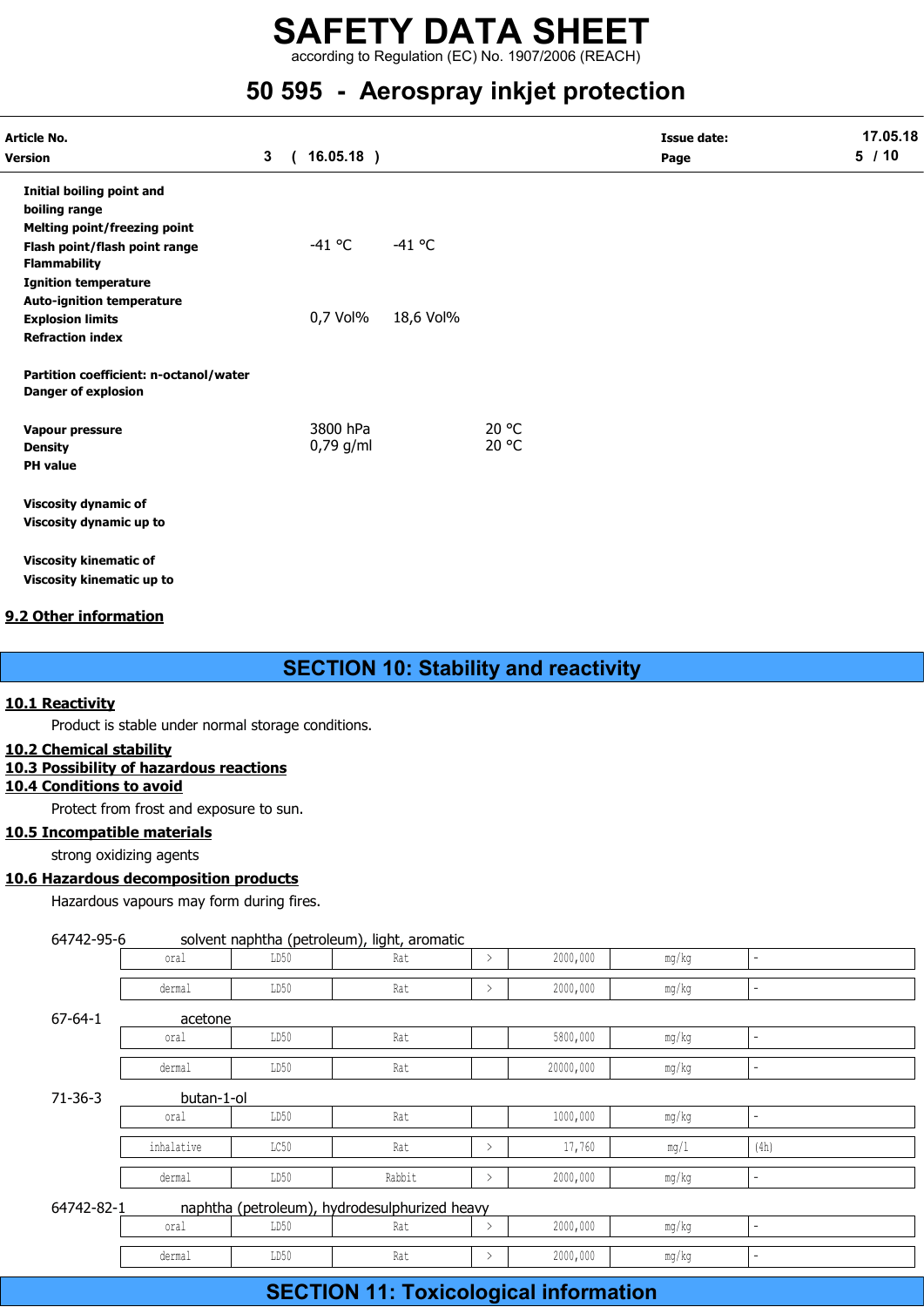according to Regulation (EC) No. 1907/2006 (REACH)

## 50 595 - Aerospray inkjet protection

| Article No.    |          | <b>Issue date:</b> | 17.05.18      |
|----------------|----------|--------------------|---------------|
| <b>Version</b> | 16.05.18 | Page               | $^{\circ}$ 10 |

### 11.1 Information on toxicological effects

Acute toxicity No data available In case of inhalation No data available After swallowing No data available In case of skin contact No data available After eye contact No data available

### Practical experience

### General remarks

### Toxicological tests

| 1.1 Information on toxicological effects                                                                                                                                                                                      |            |       |                                               |               |          |      |                          |  |
|-------------------------------------------------------------------------------------------------------------------------------------------------------------------------------------------------------------------------------|------------|-------|-----------------------------------------------|---------------|----------|------|--------------------------|--|
| cute toxicity<br>No data available<br>n case of inhalation<br>No data available<br><b>fter swallowing</b><br>No data available<br>n case of skin contact<br>No data available<br><b>fter eye contact</b><br>No data available |            |       |                                               |               |          |      |                          |  |
| actical experience                                                                                                                                                                                                            |            |       |                                               |               |          |      |                          |  |
| <b>eneral remarks</b>                                                                                                                                                                                                         |            |       |                                               |               |          |      |                          |  |
| xicological tests                                                                                                                                                                                                             |            |       |                                               |               |          |      |                          |  |
| 64742-95-6                                                                                                                                                                                                                    |            |       | solvent naphtha (petroleum), light, aromatic  |               |          |      |                          |  |
|                                                                                                                                                                                                                               |            | LC50  | fish                                          | $\rightarrow$ | 10,000   | mg/1 | $\overline{a}$           |  |
|                                                                                                                                                                                                                               |            | LC50  | Algae                                         | $\, > \,$     | 10,000   | mg/1 | $\overline{a}$           |  |
| $67 - 64 - 1$                                                                                                                                                                                                                 | acetone    |       |                                               |               |          |      |                          |  |
|                                                                                                                                                                                                                               |            | EC50  | Algae                                         |               | 7200,000 | mg/1 | 96h                      |  |
| $71 - 36 - 3$                                                                                                                                                                                                                 | butan-1-ol |       |                                               |               |          |      |                          |  |
|                                                                                                                                                                                                                               |            | EC50  | Daphnia magna (Big water                      |               | 1328,000 | mg/1 | (48h)                    |  |
|                                                                                                                                                                                                                               |            | IC50: | Algae                                         | $\rightarrow$ | 500,000  | mg/1 | (72h)                    |  |
| 64742-82-1                                                                                                                                                                                                                    |            |       | naphtha (petroleum), hydrodesulphurized heavy |               |          |      |                          |  |
|                                                                                                                                                                                                                               |            | LC50  | fish                                          | $\rightarrow$ | 10,000   | mg/1 | $\overline{\phantom{a}}$ |  |
|                                                                                                                                                                                                                               |            | EC50  | Algae                                         | $\, > \,$     | 10,000   | mg/1 | $\overline{a}$           |  |
|                                                                                                                                                                                                                               |            |       |                                               |               |          |      |                          |  |
|                                                                                                                                                                                                                               |            |       | <b>SECTION 12: Ecological information</b>     |               |          |      |                          |  |
| 2.1 Toxicity<br><b>quatic toxicity</b><br>No data available                                                                                                                                                                   |            |       |                                               |               |          |      |                          |  |

## SECTION 12: Ecological information

### 12.1 Toxicity

Aquatic toxicity No data available Water Hazard Class non hazardous to water WGK catalog number General information

### 12.2 Persistence and degradability

Further details Product is partially biodegradable. Oxygen demand

### 12.3 Bioaccumulative potential

Bioconcentration factor (BCF) Partition coefficient: n-octanol/water

### 12.4 Mobility in soil

No data available

### 12.5 Results of PBT and vPvB assessment

No data available

### 12.6 Other adverse effects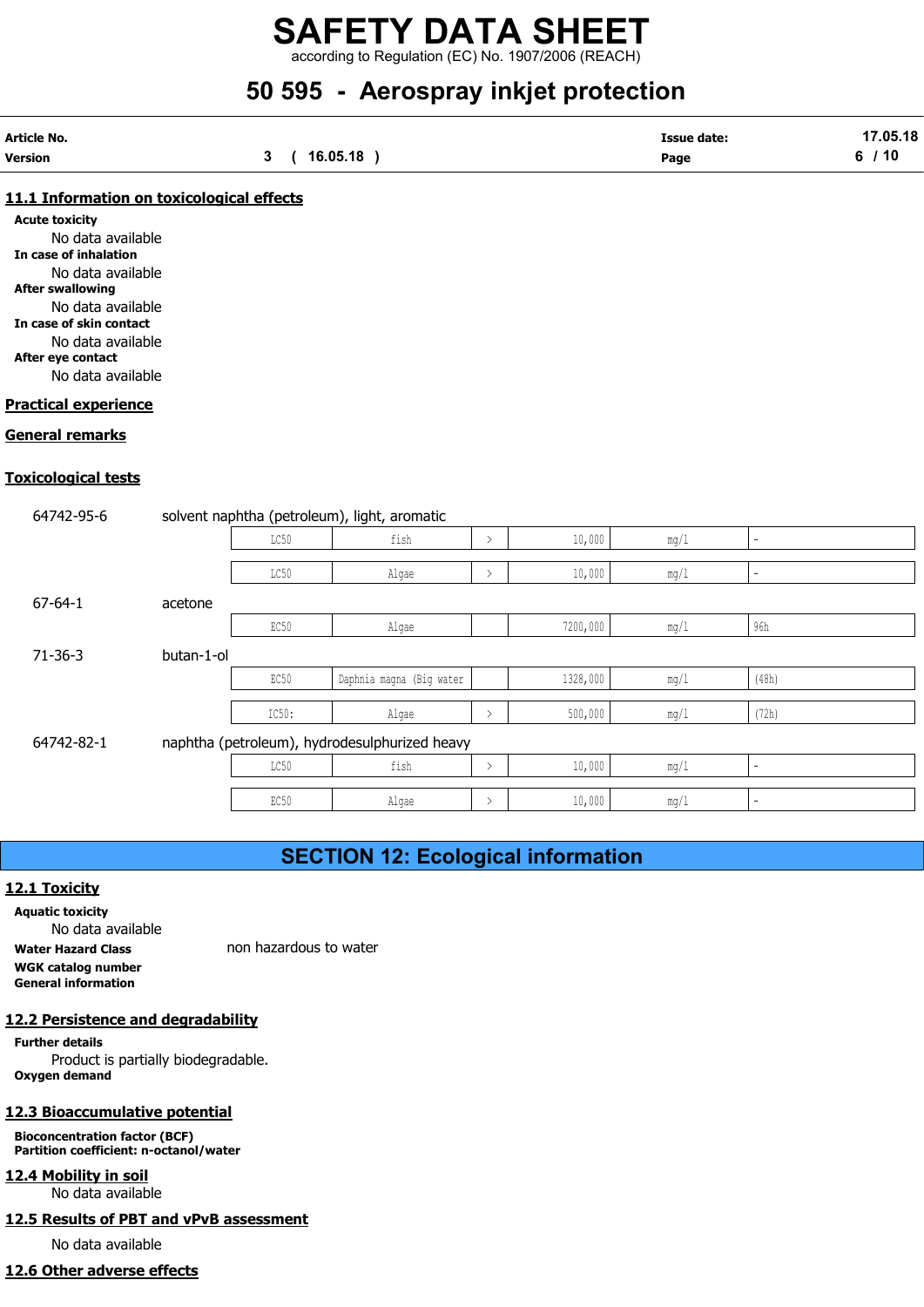according to Regulation (EC) No. 1907/2006 (REACH)

## 50 595 - Aerospray inkjet protection

| Article No. |              | <b>Issue date:</b> | 17.05.18 |
|-------------|--------------|--------------------|----------|
| Version     | 3 ( 16.05.18 | Page               | 7 / 10   |

General information

### Ecotoxicological effects

## SECTION 13: Disposal considerations

### 13.1 Waste treatment methods

### **Product**

Waste key number

160504 Gases in pressure containers (including halons) containing hazardous substances Recommendation

### Contaminated packaging

Waste key number Recommendation

Non-contaminated packages may be recycled. Handle contaminated packages in the same way as the substance itself.

### Additional information

### SECTION 14: Transport information

### 14.1 UN number

1950

### 14.2 UN proper shipping name

| ADR, ADN   | AEROSOLS, flammable |
|------------|---------------------|
| IMDG, IATA | AEROSOLS, flammable |

### 14.3 Transport hazard class(es)

| ADR, ADN    | 2   |
|-------------|-----|
| <b>IMDG</b> | 2.1 |
| IATA        | 2.1 |

### 14.4 Packing group

## -

14.5 Environmental hazards

Marine Pollutant - IMDG Yes Marine Pollutant - ADN

### 14.6 Special precautions for user

| <b>Land transport</b>                             |                       |
|---------------------------------------------------|-----------------------|
| <b>Code: ADR/RID</b>                              | 5F                    |
| Kemmler-number                                    |                       |
| <b>Hazard label ADR</b>                           | 2.1                   |
| Limited quantities                                | 11                    |
| <b>Contaminated packaging: Instructions</b>       | P207 - LP200          |
| <b>Contaminated packaging: Special provisions</b> | PP87 - RR6 - L2       |
| Special provisions for packing together           | MP9                   |
| <b>Portable tanks: Instructions</b>               |                       |
| <b>Portable tanks: Special provisions</b>         |                       |
| Tank coding                                       |                       |
| <b>Tunnel restriction</b>                         | D                     |
| Remarks                                           |                       |
| EQ                                                | E <sub>0</sub>        |
| <b>Special provisions</b>                         | 190 - 327 - 344 - 625 |
|                                                   |                       |

### Inland waterway craft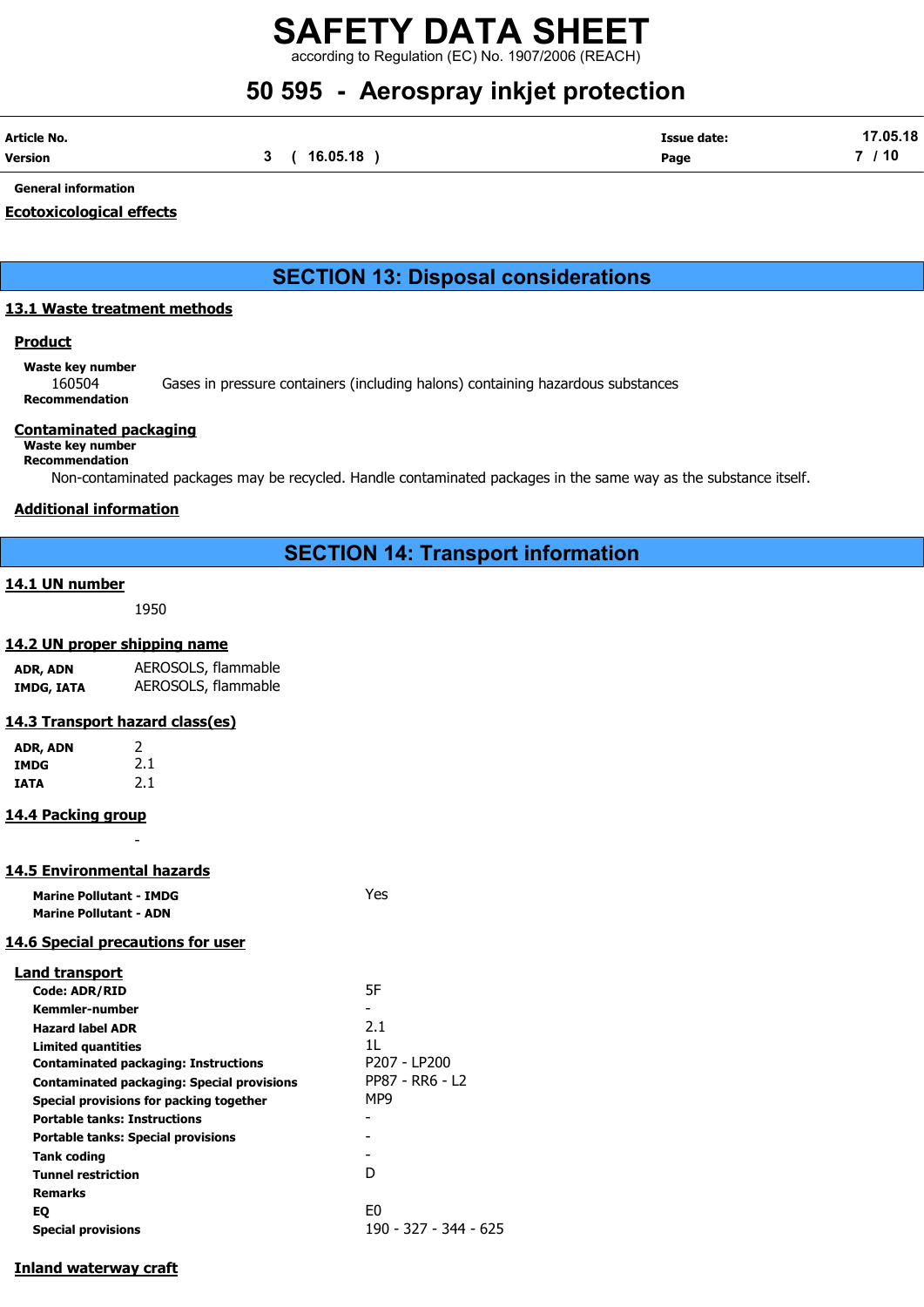according to Regulation (EC) No. 1907/2006 (REACH)

## 50 595 - Aerospray inkjet protection

| Article No.                                                                                                                                                                                                                                                                                                                                                                                                                                  |                            |                                                                                                                                       | <b>Issue date:</b> | 17.05.18 |
|----------------------------------------------------------------------------------------------------------------------------------------------------------------------------------------------------------------------------------------------------------------------------------------------------------------------------------------------------------------------------------------------------------------------------------------------|----------------------------|---------------------------------------------------------------------------------------------------------------------------------------|--------------------|----------|
| Version                                                                                                                                                                                                                                                                                                                                                                                                                                      | $\mathbf{3}$<br>$\sqrt{2}$ | $16.05.18$ )                                                                                                                          | Page               | 8/10     |
| <b>Hazard label</b><br><b>Limited quantities</b><br><b>Transport permitted</b><br><b>Equipment necessary</b><br><b>Ventilation</b><br><b>Remarks</b><br>EQ<br><b>Special provisions</b>                                                                                                                                                                                                                                                      |                            |                                                                                                                                       |                    |          |
| Sea transport                                                                                                                                                                                                                                                                                                                                                                                                                                |                            |                                                                                                                                       |                    |          |
| <b>EmS</b><br><b>Special provisions</b><br><b>Limited quantities</b><br><b>Contaminated packaging: Instructions</b><br><b>Contaminated packaging: Special provisions</b><br><b>IBC: Instructions</b><br><b>IBC: Provisions</b><br><b>Tank instructions IMO</b><br><b>Tank instructions UN</b><br><b>Tank instructions Special provisions</b><br><b>Stowage and segregation</b><br><b>Properties and observations</b><br><b>Remarks</b><br>EQ |                            | $F-D, S-U$<br>63 - 190 - 277 - 327 - 344 - 381 - 959<br>1L<br>P207 - LP200<br>PP87 - L2<br>category A<br>SW1 - SG69<br>E <sub>0</sub> |                    |          |
| Air transport                                                                                                                                                                                                                                                                                                                                                                                                                                |                            |                                                                                                                                       |                    |          |
| <b>Hazard</b><br>Passenger<br>Passenger LQ<br>Cargo<br><b>ERG</b><br><b>Remarks</b>                                                                                                                                                                                                                                                                                                                                                          |                            | 203 (75 kg)<br>Y203 (30 kg G)<br>203 (150 kg)<br>10L<br>E <sub>0</sub>                                                                |                    |          |
| EQ<br><b>Special Provisioning</b>                                                                                                                                                                                                                                                                                                                                                                                                            |                            | A145 - A167 - A802                                                                                                                    |                    |          |

### 14.7 Transport in bulk according to Annex II of MARPOL 73/78 and the IBC Code

No data available

## SECTION 15: Regulatory information

### 15.1 Safety, health and environmental regulations/legislation specific for the substance or mixture

### National regulations

### **Europe**

Contents of VOC [%] Contents of VOC [g/L] Further regulations, limitations and legal requirements

### **Germany**

Storage class Water Hazard Class non hazardous to water WGK catalog number Incident regulation Information on working limitations Further regulations, limitations and legal requirements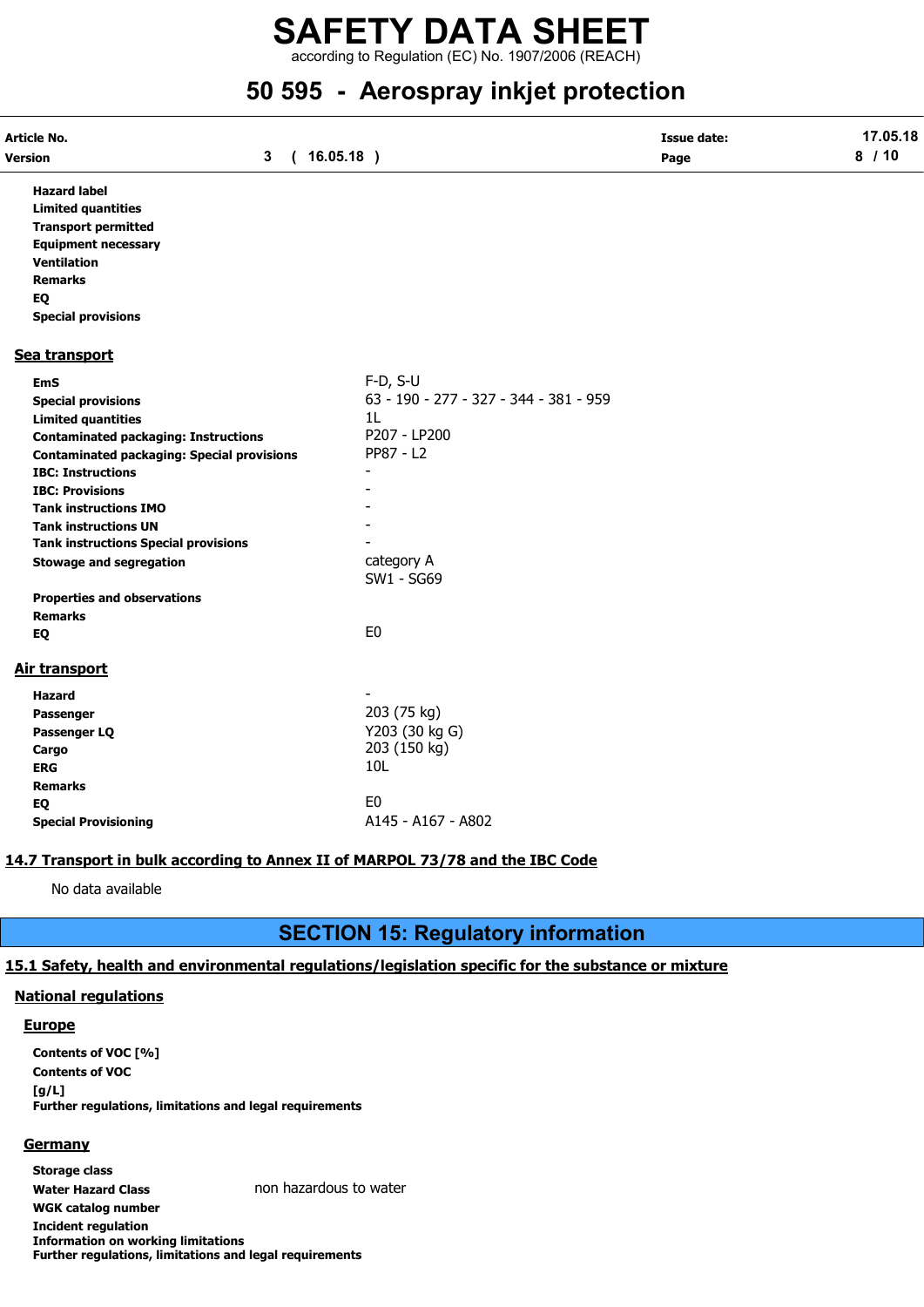according to Regulation (EC) No. 1907/2006 (REACH)

## 50 595 - Aerospray inkjet protection

| Article No.    |             | <b>Issue date:</b> | 17.05.18 |
|----------------|-------------|--------------------|----------|
| <b>Version</b> | 3(16.05.18) | Page               | 9/10     |

### Denmark

Further regulations, limitations and legal requirements

### Hungary

Further regulations, limitations and legal requirements

### Great Britain

Further regulations, limitations and legal requirements

### Switzerland

Contents of VOC [%]  $\sim$  93 % Further regulations, limitations and legal requirements

### USA

Further regulations, limitations and legal requirements Federal Regulations State Regulations

#### **Japan**

Further regulations, limitations and legal requirements

### Canada

Further regulations, limitations and legal requirements

### 15.2 Chemical Safety Assessment

### SECTION 16: Other information

### Further information

| Hazard statements (CLP) | H220 Extremely flammable gas.                                        |
|-------------------------|----------------------------------------------------------------------|
|                         | H222 Extremely flammable aerosol.                                    |
|                         | H225 Highly flammable liquid and vapour.                             |
|                         | H226 Flammable liquid and vapour.                                    |
|                         | H229 Pressurised container: May burst if heated.                     |
|                         | H280 Contains gas under pressure; may explode if heated.             |
|                         | H302 Harmful if swallowed.                                           |
|                         | H304 May be fatal if swallowed and enters airways.                   |
|                         | H315 Causes skin irritation.                                         |
|                         | H318 Causes serious eye damage.                                      |
|                         | H319 Causes serious eye irritation.                                  |
|                         | H332 Harmful if inhaled.                                             |
|                         | H335 May cause respiratory irritation.                               |
|                         | H336 May cause drowsiness or dizziness.                              |
|                         | H372 Causes damage to organs through prolonged or repeated exposure. |
|                         |                                                                      |

- H373 May cause damage to organs through prolonged or repeated exposure.
- H411 Toxic to aquatic life with long lasting effects.

#### Further information

This information is abased on our current state of knowledge and describes the security standards applicable to our product for the purpose provided. The information provided here does not constitute a legally binding warranty of specific characteristics or of suitability for a specific application use of the product is thus to be adapted to the user's special conditions and checked by preliminary tests. We are thus unable to guarantee product characteristics or accept an liability for damage arising in connection with the use of our products.

### Literature

For abbreviations and acronyms, see: ECHA Guidance on information requirements and chemical safety assessment, chapter